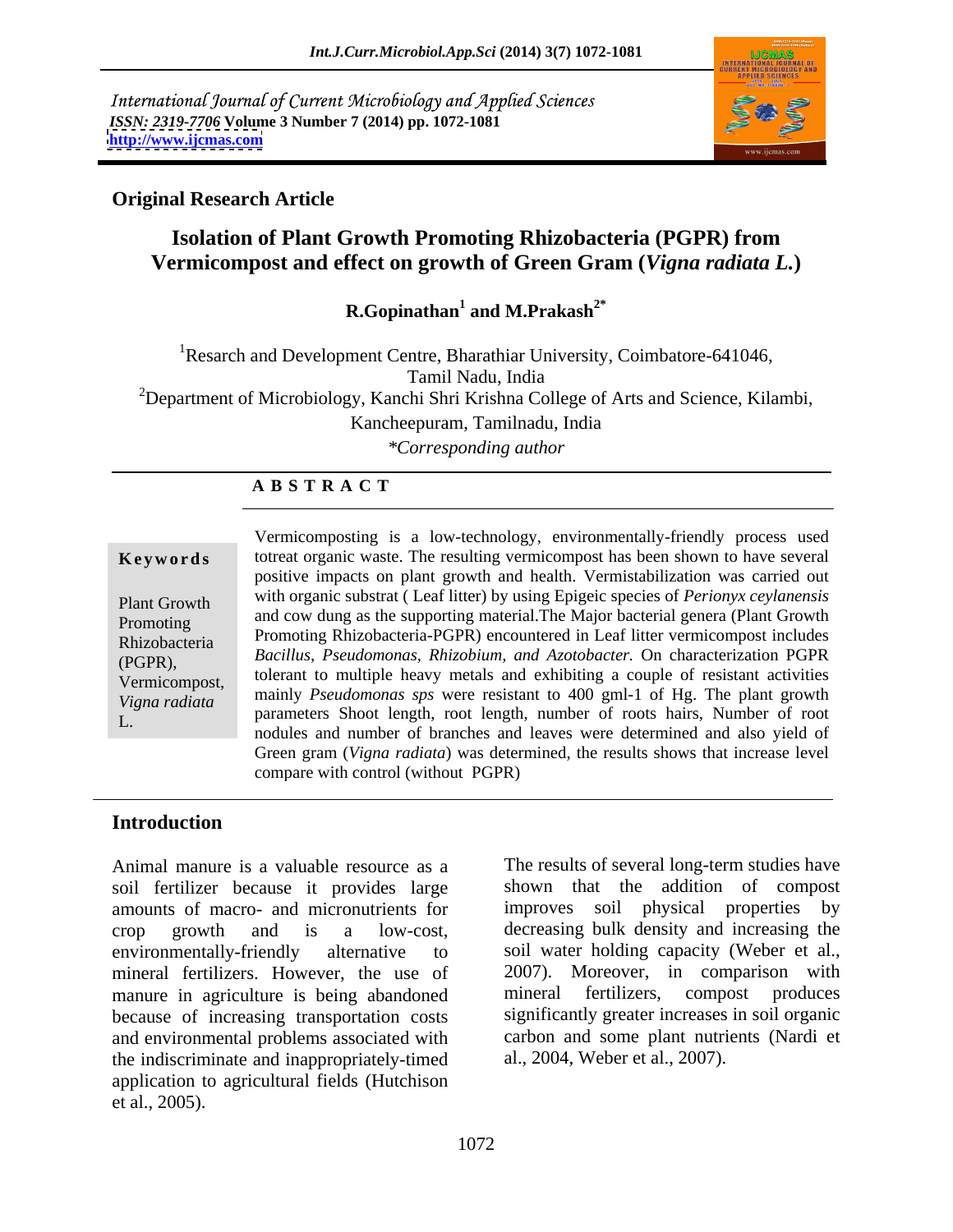Vermicompost is a nutrient-rich, weight of seeds per plant were significantly microbiologically active organic amendment that results from the interactions between well as FYM, when vermicompost was used. earthworms and microorganisms during the breakdown of organic matter. It is a stabilized, finely divided peat-like material

Unlike compost, vermicompost is produced growth directly and/or indirectly. In last few under mesophilic conditions, and although decades a large array of bacteria including microorganisms degrade the organic matter species of *Pseudomonas*, *Azospirillum*, biochemically, earthworms are the crucial *Azotobacter*, *Klebsiella, Enterobacter*, drivers of the process, as they aerate, condition and fragment the substrate, thus drastically altering the microbial activity. *Serratia* have reported to enhance plant Earthworms act as mechanical blenders, and growth (Glick, 1995). Prakash.M and by fragmenting the organic matter they modify its physical and chemical status by growth promoting bacteria from gradually reducing the ratio of C:N and increasing the surface area exposed to performance on black gram (*Vigna munga* microorganisms - thus making it much more L. Heeper) favourable for microbial activity and further

of vermicompost on germination efficiency and growth of green gram and found that germination efficiency in green gram was 93.33% in vermicompost treated plots as compared to 84.17% in untreated plots. The growth and yield performance in

**Vermicomposting and Vermicompost** significantly higher over the control and also **Properties reported that number of pods/plant, length of** pod, number of seeds per pod and total higher in experimental plots than control as

### **Plant Growth Promoting Bacteria**

with a low C:N ratio, high porosity and high Plant growth promoting bacteria are a water-holding capacity, in which most heterogeneous group of bacteria that can be nutrients are present in forms that are readily found in the rhizosphere, at root surfaces taken up by plants (Domínguez, 2004). and in association with roots, which can improve the extent or quality of plant species of *Pseudomonas*, *Azotobacter, Klebsiella, Enterobacter, Alcaligenes, Arthrobacter, Burkholderia, Rhizobium, Flavobacteriaum, Bacillus* and growth (Glick, 1995). Prakash.M and N.Hemalatha, 2013, reported that plant growth promoting bacteria from vermicompost were enhance the *L.Heeper)*

decomposition (Domínguez et al., 2010). Even though much work has been done on Vermicomposting generally converts promoting bacteria, very few reports are organic matter to a more uniform size, available related to isolation of Plant growth which gives the final substrate a promoting bacteria from vermicompost and characteristic earthy appearance, whereas its impact on the plant growth particularly the material resulting from composting green gram (*Vigna radiata*). In the present usually has a more heterogeneous study Earthworm, *Perionyx ceylanensis* was appearance (Tognetti et al., 2005). used for vermicomposting, followed by Karemegam et al. (1999) studied the effect and also study the effect on growth of green vermicomposting and plant growth isolate the Plant growth promoting bacteria gram (*vigna radiata*)

### **Materials and Methods**

### **Preparation of Vermicompost**

vermicompost treated plots was also Leaf litters of Teak tree (*Tectona grandis*)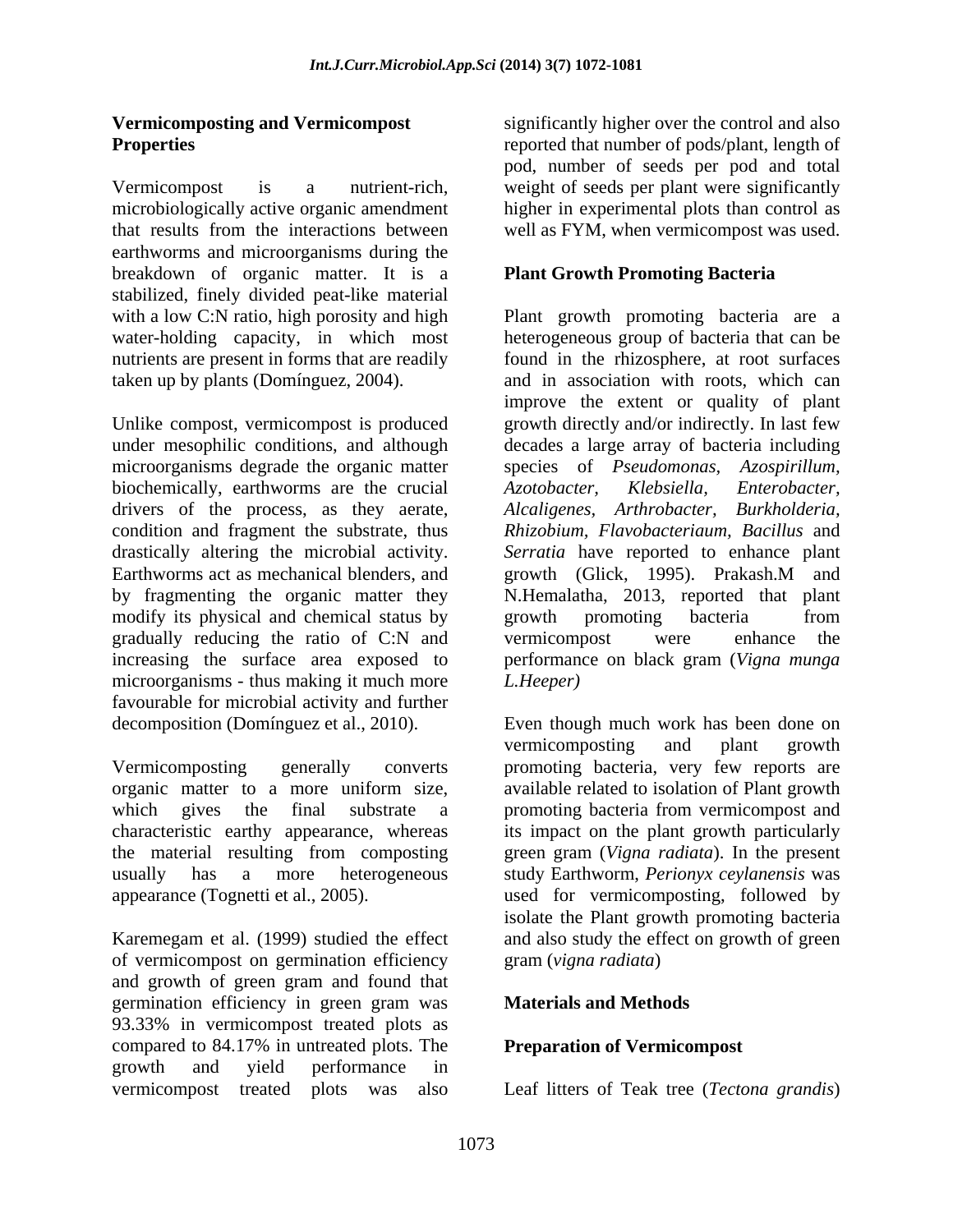(LLT) were collected from Kancheepuram, subjected for the isolation of Plant growth Tamil Nadu and subjected to initial promoting rhizobacteria. All the bacteria decomposition in rectangular draining were isolated on their respective media; cement tanks of 75cm×60cm×45cm size by Rhizobium was isolated on yeast extract sprinkling water, regular mixing and turning mannitol agar, Azotobacter on Jensen s of the substrates for 15 days. The cowdung (CD) was collected from nearby cattle sheds in fresh form and allowed to stabilize for Bacterial cultures were maintained on the one week and used for the study. The stabilization of cowdung was done to make it acceptable by the worms. The earthworm, *P. ceylanensis* for the study, originally collected from culture bank of the Department of Biology, Gandhigram Rural University, Tamilnadu was mass multiplied  $Azotobacter$  and  $Rhizobium$  were

Leaf litters of Teak tree were mixed with test, O-F test, H2S production, IMViC tests, standard bedding material and introduced NO2 reduction, starch and gelatin hydrolysis into standard plastic tubs occupying about as per the standard methods (Cappuccino 3kg of the materials. The each pre decomposed substrates were mixed with cow-dung in 1:1 ratio on dry weight basis in separate plastic trays of 45cm x 35cm x PGPR 15cm size with six replicates for a period of 2 months. Vermicomposting was carried out in an environmentally controlled experimental chamber at a temperature of Indole acetic acid (IAA) production was 27±1°C and the vermibeds were maintained detected as described by Brick *et al.,* (1991). to contain a moisture level of (65-75%) by Bacterial cultures were grown for 72 h sprinkling water over the surface daily. Each tray containing vermibed substrate was introduced with 60 adult Epigeic species of respective media at 36±2 °C. Fully grown Earthworm *P. ceylanensis* were inoculated cultures were centrifuged at 3000 rpm for 30 manually in selected bedding materials in min. The supernatant (2 ml) was mixed with plastic tubs. The culture tubs were placed Indoor in the laboratory. The bedding and 4 ml of the Salkowski reagent (50 ml, material upper surface was covered with 35% of perchloric acid, 1 ml 0.5 M FeCl3 wire mesh to avoid entry of predators. solution). Development of pink colour

### **Isolation and Identification of Plant Growth Promoting Rhizobacteria**

medium, Pseudomonas on Cetrimide medium and Bacillus on nutrient agar. respective slants.

### **Biochemical characterization of Rhizobacteria**

in cowdung and used for the study. biochemically characterized by Gram s Selected isolates of *Bacillus, Pseudomonas, Azotobacter* and *Rhizobium* were reaction, carbohydrate fermentation, oxidase and Sherman, 1992)

### **Characterization of rhizobacteria for PGPR**

### **Production of Indole acetic acid**

(Azotobacter and Rhizobium) and 48 h (Pseudomonas and Bacillus) on their two drops of orthophosphoric acid 35% of perchloric acid, 1 ml 0.5 M FeCl3 indicates IAA production.

### **Production of ammonia**

**Isolation of PGPR** Bacterial isolates were tested for the Leaf litter vermicompost was collected and Freshly grown cultures were inoculated inproduction of ammonia in peptone water.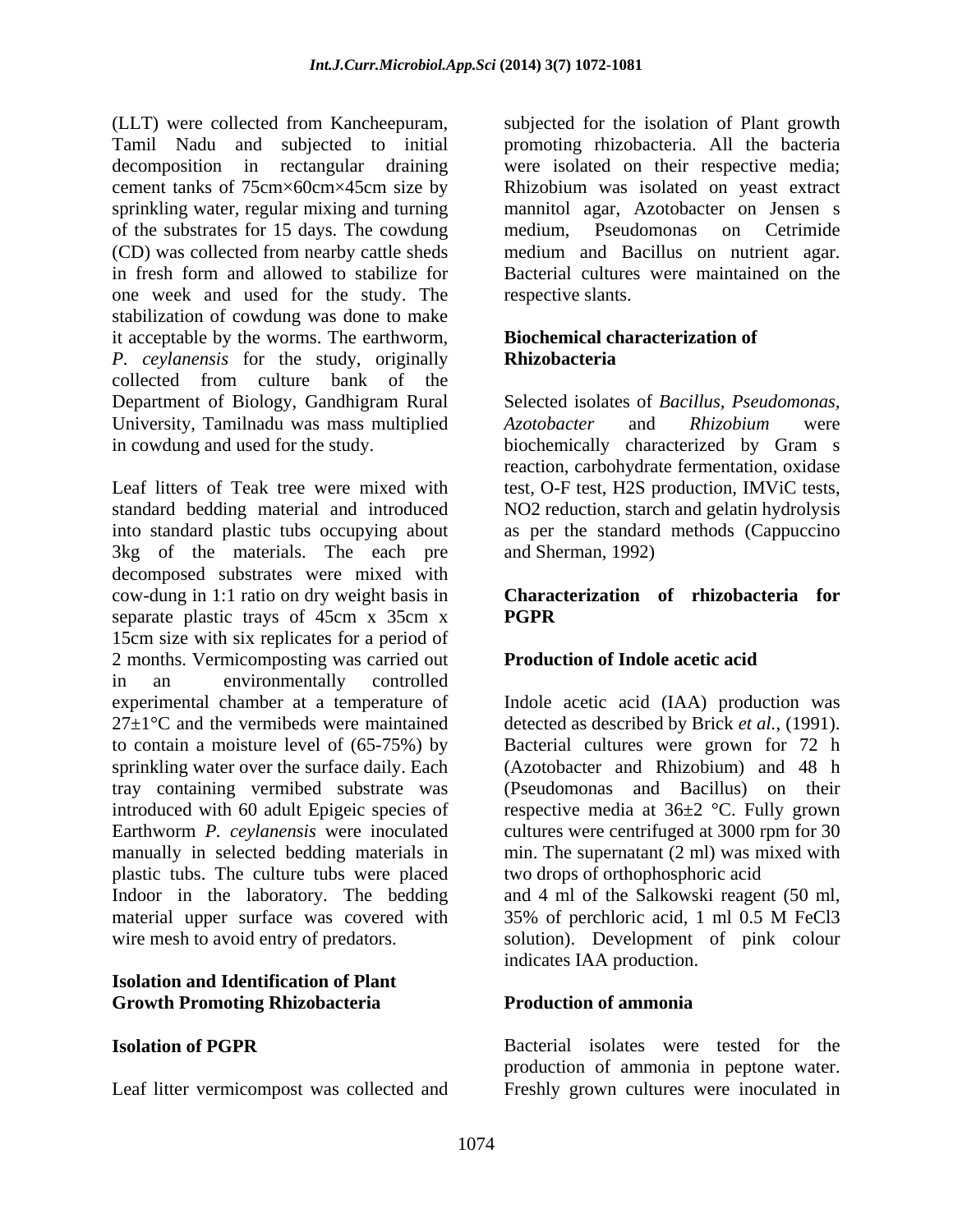reagent (0.5 ml) was added in each tube. Development of brown to yellow colour was a positive test for ammonia production biochemical and physiological tests

All the isolates were screened for the vermicompost of Leaf litter and red soil as production of hydrogen cyanide by adapting the method of Lorck (1948). Briefly, nutrient broth was amended with 4.4 g Experimental work glycine/l and bacteria were streaked on modified agar plate. A Whatman filter paper no. 1 soaked in 2% sodium carbonate in 0.5% picric acid solution was placed at the top of the plate. Plates were sealed with parafilm and incubated at 36±2°C for 4 days. Development of orange to red colour indicated HCN production. Bacterial cultures were grown in a nutrient agar medium for 18-24 h at 36±2°C. The cultures were mixed with appropriate amount of  $H_2O_2$  on a glass slide to observe the evolution of oxygen. which was isolated from the vermistabilised

Siderophore production was detected by the universal method of Schwyn and Neilands (1987) using blue agar plates containing the dye chrom azole S (CAS). Orange halos around the colonies on blue were indicative for siderophore production.

# **Effect of plant growth using isolated**

*Rhizobium sps,, Bacillus sps. Pseudomonas sps, Azotobacter sps.* were used for this study. The bacterial strains were obtained

10 ml peptone water in each tube and from the vermicompost was used in this incubated for 48 72 h at 36±2 °C. Nessler s study. Glycerin-peptone-agar medium used (Cappuccino and Sherman, 1992). according to the classification of Bergey s **Production of HCN and Catalase** the effect of isolated strains on plant growth for isolation of bacterial strains the identification of strains relied on standard biochemical and physiological tests manual and standard methods. The study of was carried out in plot experiments using a control.

### **Experimental work**

In this experiment, Vermistabilized leaf litter (Teak) were tested with Green gram (*Vigna radiata*).

T0 – Red Soil (Control - Farmer's practice) T1 – Vermistabilised Leaf litter (Teak)

Siderophore production **in** glycerine-peptone-medium. Tubes were The above treatments were replicated thrice in a randomized block design with inoculated plant growth promoting bacteria organic substrates. The bacteria were grown secured on a rotary shaker (120 rpm; 23°C) and agitated for three days. Seedlings of these plants were inoculated with 1 ml of the bacterial suspension, which resulted in an inoculums' density of  $10^6$  cfu/ml. The unit  $^6$  of  $\mu$  The unit cfu/ml. The unit plot size was 2.5cm x 2cm.

**using Plant growth promoting** protection and other intercultural operation **Rhizobacteria bacteria** were done when necessary. The soil was Plant seeds were obtained from the Govt. 60% of its moisture. The criteria for growth District Agriculture institute, promotion was studied as root, shoot length Kancheepuram. The bacterial genus, and other parameters. Data on growth, yield Plants were grown in plots for 12 weeks. Weeding, irrigation, drainage, crop moistened with water and maintained at and yield contributing parameters were recorded.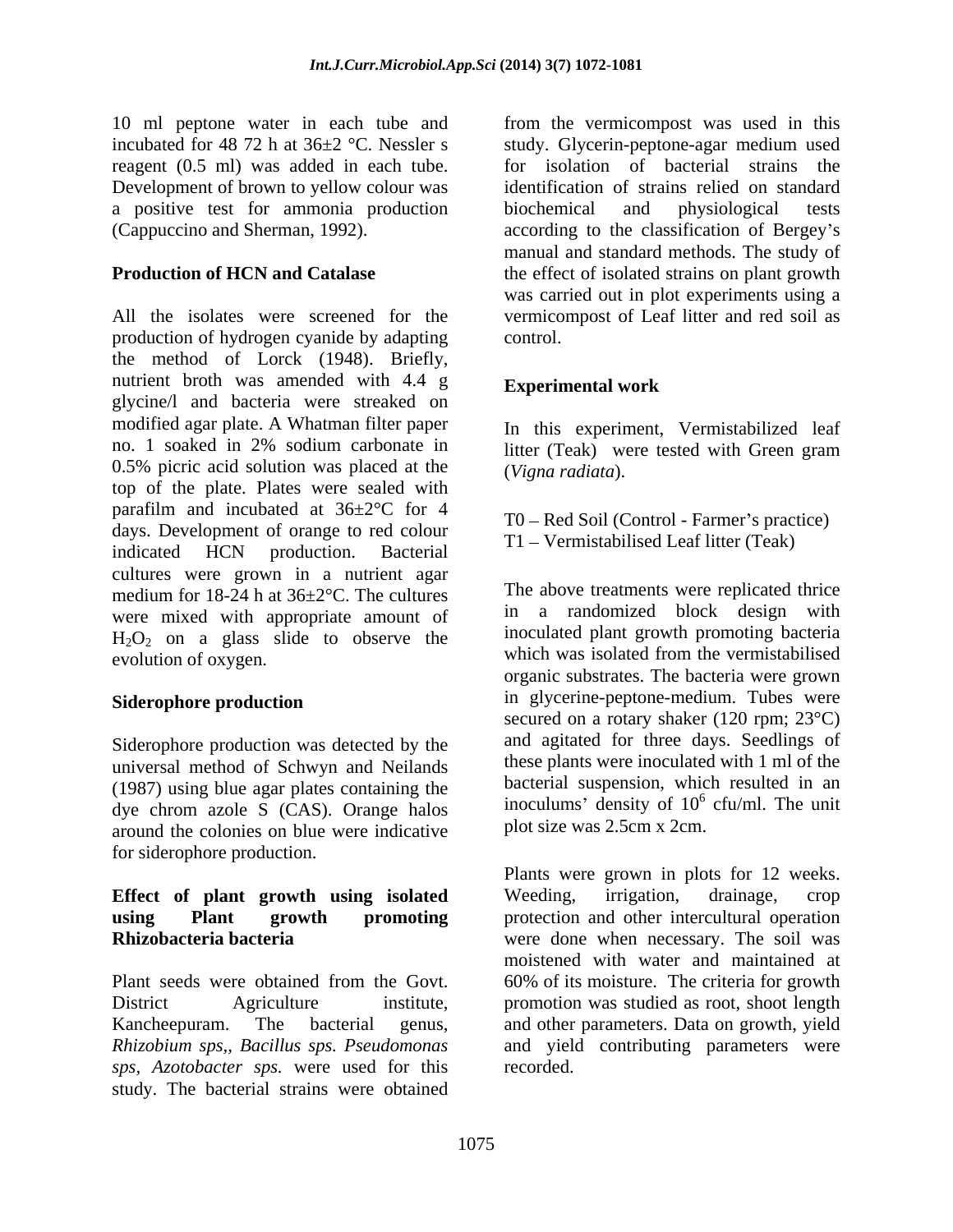At sampling periods, the seedlings of Green Results and Discussion gram (*Vigna radiata*) were plucked out from was measured from the base to the tip of the

At Sampling Periods; their seedlings of Green gram (*Vigna radiata*) were pulled out from the plot carefully without breakage of roots. Root length was measured from the All the treatments were significantly

The total numbers of root hairs were counted numerically to find out the influence of plant growth promoting rhizobacteria and organics on the root growth. find out the effect of PGPR which increased

The total numbers of nodules were counted performance than T0 as a control (32cm). numerically to find out the influence of plant growth promoting bacteria and organics on the root growth.

were counted numerically to find out the T0 control (60) influence of plant growth promoting bacteria and organics on the plant growth.

The total number of flowers, number of pods and number of seeds present in the each pod were counted numerically to find out the green gram yield for the influence of PGPR

**Physiological Observations** and organic substrates. And also determine **Shoot Length** 200 nos of green gram seeds. the weight of fresh and dry weight of the 100 nos of green gram seeds.

### **Results and Discussion**

the plot carefully and washed with tap water Table 1, 2 indicates Morphological and to remove the adhering soil. Shoot length characterization for Plant Growth Promoting lengthiest shoot. inoculation of Plant growth promoting **Root Length** control in Green gram (*Vigna radiate*) have Rhizobacteria. The results on the effect of Rhizobacteria along with an uninoculated been presented the data in Table 3 and 4.

### **Root Length**

base to the tip of the lengthiest root. increasing their efficiency on thegrowth of **Number of Root hairs** performance of T1 (23.9) than T0 as control All the treatments were roots. Here, this experiment showed the best having 22.1 cm in  $90<sup>th</sup>$  day of plant growth.

### **Shoot Length**

**Number of nodules** the shoot length over uninoculated control. This simple experiment was conducted to In this experiment, T1 (39.9 cm) show best

### **Number of Roots Hairs**

**Number of branches and leaves** increased the number of root hairs growth The total number of branches and leaves (74) showed the good performance than the Plant growth promoting Rhizobacteria over the control. In this experiment, the T1 T0 control (60)

### **Number of Root Nodules**

**Yield of Black gram Plant Solution** All the treatments were significantly All the treatments were increasing their efficiency on the root nodules of Green gram (*Vigna radiata*) plant. Here, this experiment showed the best performance in T1 (23)compare to T0 (16) control.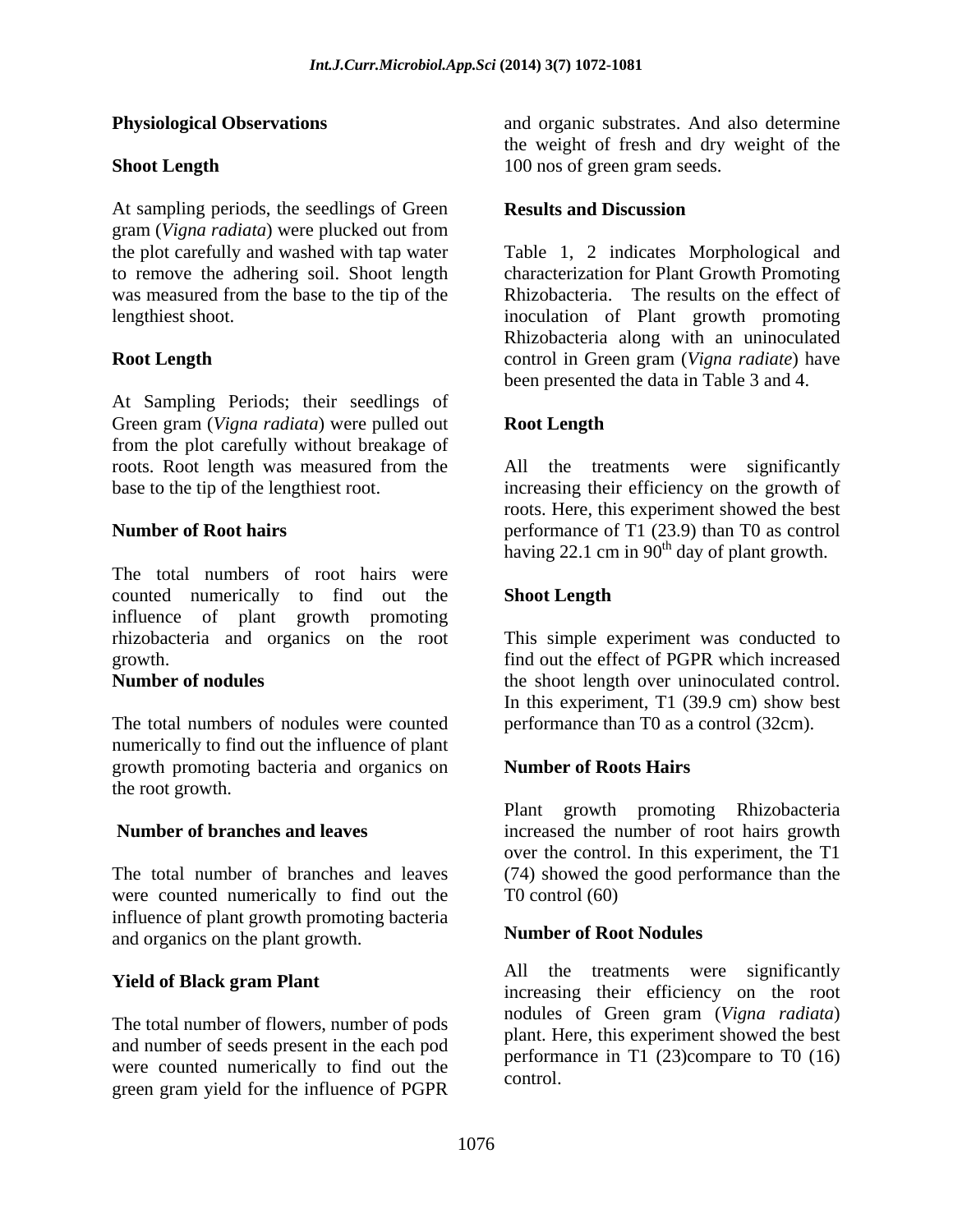| Morphological and<br>biochemical<br>characterization | <b>Bacillus</b><br>sp | <b>Pseudomonas</b><br>sn | <b>Azotobacter</b> | Rhizobium sp             |
|------------------------------------------------------|-----------------------|--------------------------|--------------------|--------------------------|
| Grams reaction                                       | Gram positive         | Gram negative            | Gram negative      | Gram negative            |
| Shape                                                | rods                  | rods                     | rods               | rods                     |
| Pigments                                             | $\sim$                |                          |                    |                          |
| Lactose                                              |                       | $\sim$                   |                    |                          |
| Dextrose                                             |                       |                          |                    | $\overline{\phantom{0}}$ |
| Sucrose                                              |                       |                          |                    | $\sim$                   |
| Mannitol                                             |                       | $\sim$                   |                    |                          |
| Oxidase                                              | $\sim$                |                          |                    |                          |
| OF test                                              | $\sim$                |                          |                    | $\overline{\phantom{0}}$ |
| H2S production                                       | $\sim$                |                          | $\sim$ $\sim$      |                          |
| Indole                                               | $\sim$                | $\sim$                   |                    |                          |
| Methyl red                                           | $\sim$                | $\sim$                   |                    |                          |
| Vogues Proskauer                                     | $+$                   | $\sim$                   |                    | $^+$                     |
| Citrate utilization                                  |                       |                          |                    | $\overline{\phantom{0}}$ |
| Nitrate reduction                                    |                       |                          |                    |                          |
| Starch hydrolysis                                    |                       |                          |                    |                          |
| Gelatin hydrolysis                                   |                       | $\sim$                   | $\sim$ $-$         | $\sim$                   |

### **Table.1** Morphological and biochemical characterization for Plant Growth Promoting Rhizobacteria

### **Table.2** PGPR Characterization

| PGPR                      | <b>Bacillus</b>          | <i>Pseudomonas</i> | <b>Azotobacter</b>       | <b>Rhizobium sp</b>      |
|---------------------------|--------------------------|--------------------|--------------------------|--------------------------|
| Characterization          | - SD                     |                    |                          |                          |
| <b>IAA</b> Production     |                          |                    |                          |                          |
| Ammonia<br>Production     |                          |                    | $\overline{\phantom{0}}$ |                          |
| Catalase<br>Production    |                          |                    |                          |                          |
| Siderophore<br>Production | $\overline{\phantom{0}}$ |                    | $\sim$                   | $\overline{\phantom{0}}$ |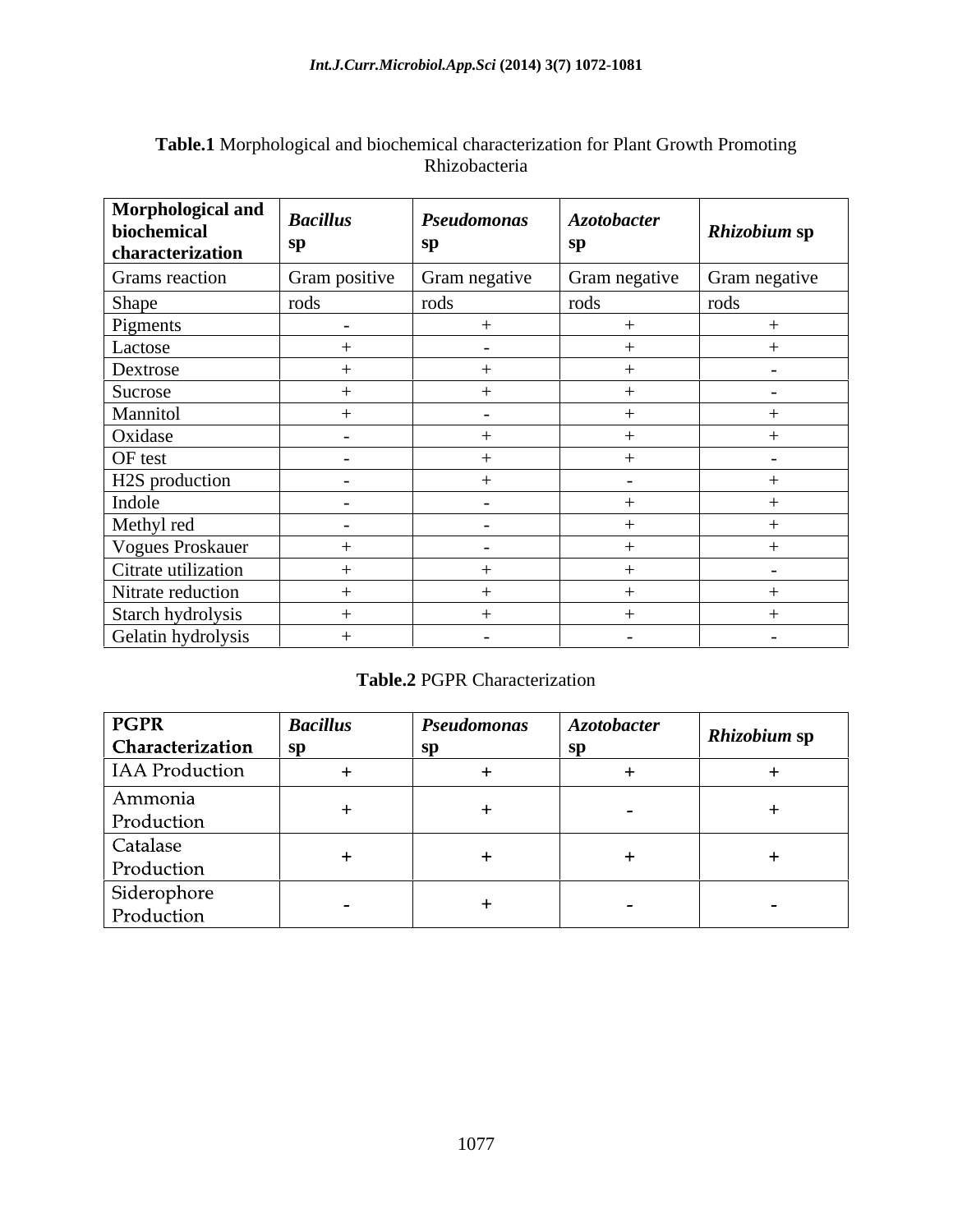| Treatment   No. of   Shoot |      |                            | <b>Root</b> | No.         | of $\vert$ No. | of   No.          | of   No. $\quad$ of |
|----------------------------|------|----------------------------|-------------|-------------|----------------|-------------------|---------------------|
|                            | days | length                     | length      | <b>Root</b> | <b>Root</b>    | branches   leaves |                     |
|                            |      | (cm)                       | (cm)        | nodules     | hairs          |                   |                     |
| T <sub>0</sub>             | 15   | $\sqrt{7}$ 1<br>$\sqrt{1}$ | 3.4         | - ( )       |                |                   |                     |
| TT1                        |      | 9.0                        | 4.7         | -0          |                |                   |                     |
| T0                         | 30   | 14.2                       | 8.1         | 13          | 13             |                   |                     |
| m <sub>2</sub>             |      | 14.7                       | 9.5         | 16          | 17             |                   |                     |
| T <sub>0</sub>             | 45   | 18.3                       | 10.9        | 15          | 31             |                   | 12                  |
| TT1                        |      | 22.1                       | 13.7        | 21          | 45             |                   | 14                  |
| T0                         | 60   | 21.0                       | 15.8        | 16          | 43             |                   | 14                  |
| T <sub>1</sub>             |      | 24.3                       | 18.3        | 23          | 52             | 10                | 19                  |
| T0                         |      | 25.0                       | 18.6        | 17          | 55             | 10                | 23                  |
| $T = 4$                    | 75   | 31.8                       | 21.2        | 25          | 69             | 12                | 29                  |
| T <sub>0</sub>             |      | 32                         | 22.1        | 16          | 60             |                   | 27                  |
|                            | 90   | 39.9                       | 23.9        | 23          | 74             | 13                | 36                  |

**Table.3** Effect of vermicompost on plant growth parameters\* of Green gram *(Vigna radiate)*

 $T0 = Red Soil; T1 = PGPR from vermicompost$  \*Mean of Three replications,

| Table.4<br>le.4 Effect of vermicompost on the yield of Group<br>Green gram <i>(Vigna radiate)</i> |  |
|---------------------------------------------------------------------------------------------------|--|
|---------------------------------------------------------------------------------------------------|--|

| $\vert$ Treatment $\vert$ No. of $\vert$ No of |                              |                | No                        | of $\vert$ No | of   Weight of           | <b>Weight of</b> |
|------------------------------------------------|------------------------------|----------------|---------------------------|---------------|--------------------------|------------------|
|                                                | $\vert$ days $\vert$ $\vert$ | <b>Flowers</b> | pods                      | seeds         | <b>100</b>               | <b>100</b>       |
|                                                |                              |                | <b>Per plant</b> Per pod  |               | seeds (fresh seeds (dry  |                  |
|                                                |                              |                |                           |               | wt., g)                  | wt, g)           |
| T <sub>0</sub>                                 | 15                           | $\sim$         | $\sim$                    | $ -$          | $\sim$ $\sim$            | $\sim$ $-$       |
| T1                                             |                              | $\sim$         | $\sim$                    | $\sim$        | $\sim$ $\sim$            | $\sim$           |
| T <sub>0</sub>                                 | 30                           | $\sim$ $\sim$  | $\sim$ $-$                | $ -$          | $\sim$ $\sim$            | $\sim$           |
| T <sub>1</sub>                                 |                              | $\sim$ $\sim$  | $\sim$ $\sim$             | $\sim$        | $\sim$ $\sim$            | $\sim$ $-$       |
| T <sub>0</sub>                                 |                              |                |                           |               | $\overline{\phantom{0}}$ | $\sim$           |
| T <sub>1</sub>                                 | 45                           |                |                           |               | $-$                      | $\sim$           |
| $\underline{\text{TO}}$                        |                              | n              |                           |               | h.                       |                  |
| T <sub>1</sub>                                 | 60                           |                |                           |               | 6.7                      | 4.6              |
| T <sub>0</sub>                                 |                              |                |                           |               | 6.9                      | 4.7              |
| TT1<br>$\perp$                                 | 75                           |                | 1 <sub>0</sub><br>$\perp$ |               | 7.7                      |                  |
| T <sub>0</sub>                                 |                              |                | 16                        |               | 7.8                      |                  |
| T <sub>1</sub>                                 | 90                           |                | 23                        |               | 8.1                      | 5.1              |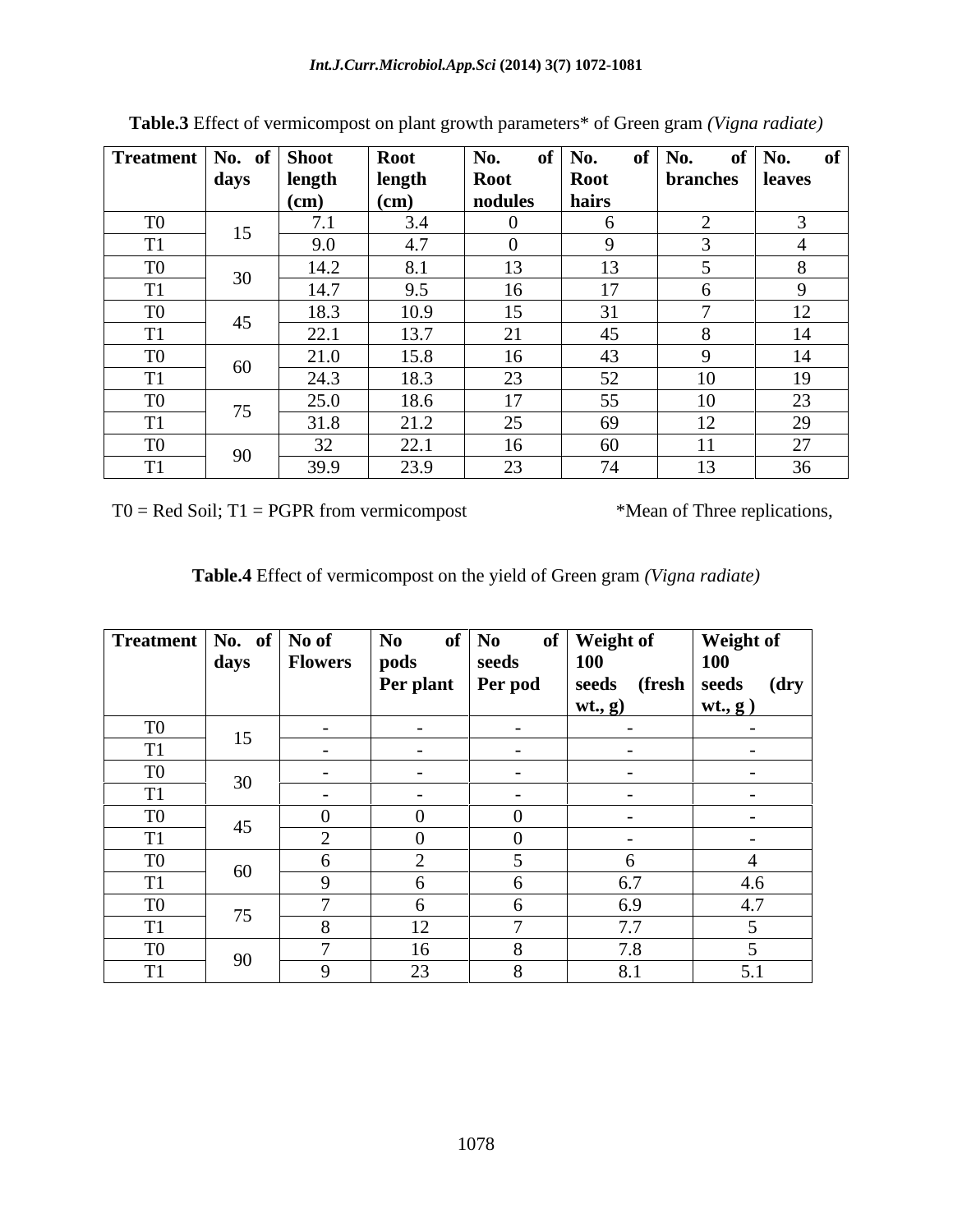Plant growth promoting Rhizobacteria be useful to speed up the recolonization of increased the number of branches and leaves on plant growth over the control.Here, this

## **Effect of vermicompost on the yield of**

(Table.5). The number of flower per plant application of PGPR on the 90th day. The are less commonly explored (Gupta et al., highest number of seeds present per pod of 1998). plant by the application of PGPR is 8 than

resource. Disposal of these by physical and (Vigna radiata), with plant growth

The worms along with organic manure's can black gram *(vigna munga L.Heeper)* by be utilized as an alternative to costly Prakash and Hemalatha (2013) clearly inorganic fertilizers (Senappathi, 1980). Microorganisms have developed the mechanisms to cope with a variety of toxic **Reference** metals for their survival in the environment observed few rhizobacteria tolerant to bacteriology. Burgers Publ. Co., multiple heavy metals and exhibiting a were resistant to 400 gml-1. It was also

**Number of branches and leaves** of microorganisms both metal tolerant and efficient in producing PGP compounds can the plant rhizosphere in polluted soils.

experiment showed the best performance of All the bacterial isolates in the present study T1 than T0 control. were able to produce catalase. Bacterial Green gram (*Vigna radiata*) mechanical, and chemical stress. Some of The number of main parameters on the yield than two or three PGP traits, which may of green gram was significantly influenced promote plantgrowth directly or indirectly by application of PGPR treatments or synergistically. Similar to our findings of ranged form 2 to 9. The highest number of been reported by some other workers while pods (23) produced per plant by the such findings on indigenous isolates of India strains showing catalase activity must be highly resistant to environmental, the above-tested isolates could exhibit more multiple PGP activities among PGPR have are less commonly explored (Gupta *et al*., 1998).

T0 control.The fresh weight and dry weight There is a paucity of information on effect of 100 seeds were higher in the treatments of Plant growth promoting bacteria from leaf T1 than in T0 (control) (Table. 5). litter vermicompost.on the growth of plants. Leaf litter is the major pollutant of the water his direction. The seedlings of Green gram chemical process is highly expensive (Gohil, promoting bacteria from vermicompost 1985). Therefore biological treatment using earthworm, *perionyx ceylanensis,* methods have received much attention and resulted in increase of growth parameters considered as efficient, low cost treatment like the root length, shoot length, number of for Leaf litter. twigs and leaves and total biomass of the Hence, the present investigation carried in (*Vigna radiata),* with plant growth plant. Similar observations were madein the indicated that to obtain healthy seedlings

### **Reference**

- enriched with such metals. This study Allen, G.N. 1953. Experiment in soil bacteriology. Burgers Publ. Co., Minneopolis, Minn, USA 127.
- couple of PGP activities Pseudomonas sps Bhattacharya, P, Nath, D.S. and Banik, apparent that more cultures of PGPR rhizohere effect, effect of organic isolated from vermicompost were tolerant to manures on the quantitative and elevated levels heavy metals. The selection qualitative distribution of bacterium,S.1990. Organic manures in relation to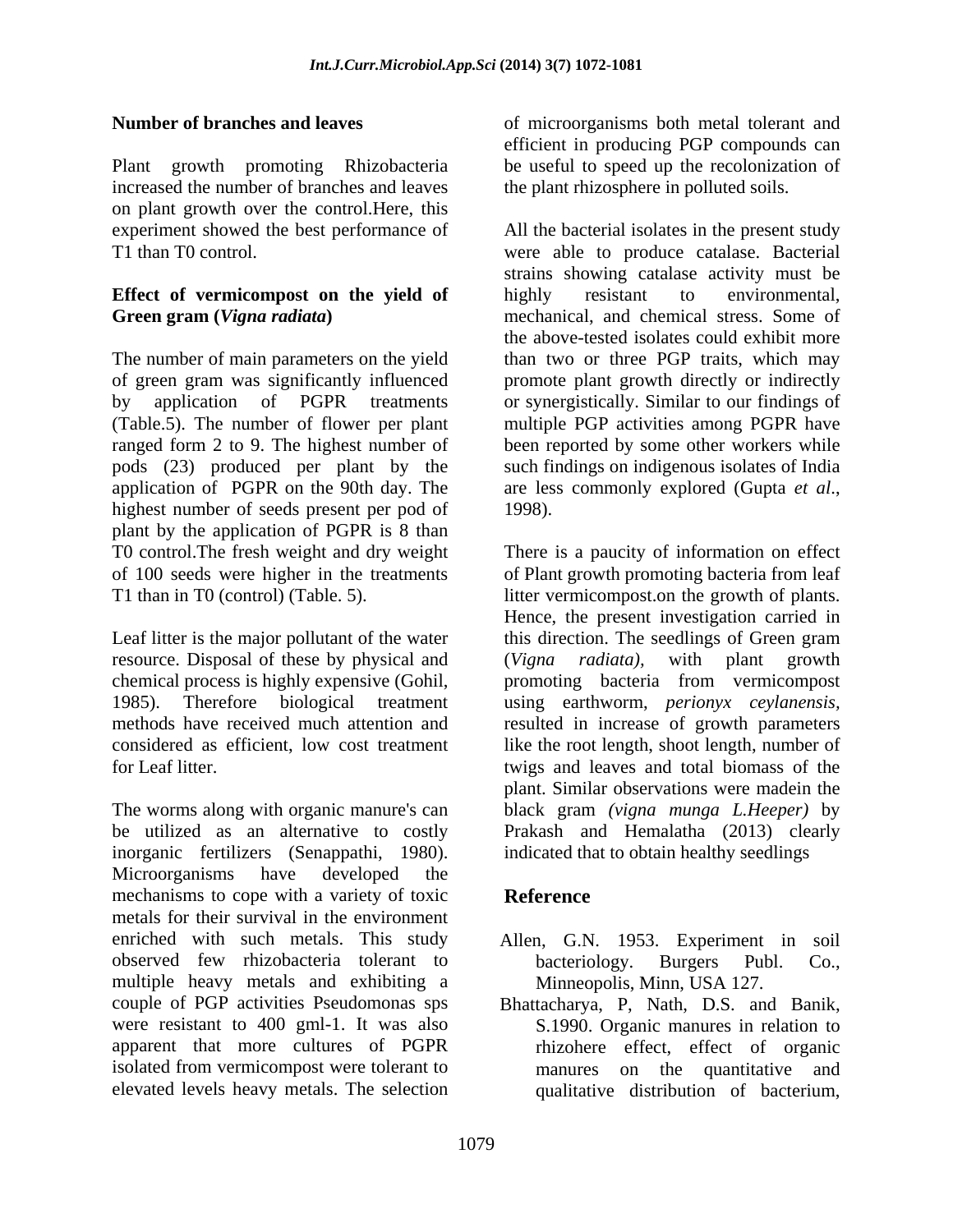Fungi and actinomycetes in the Environmental Publication. Karad,16 rhizosphere soils of rice. Ind. Agri.,

- Bouche A., 1992. Earthworm species and
- Publishing, The Hague, 295-301.
- 
- 
- C.A. Edwards (Ed.). Earthworm Ecology
- Domínguez, J., Aira, M. and Gómez
- Microbes at Work: From Wastes to
- Edwards, C.A., 1998. The use of earthworms *mauritii* (Kinberg) and *Perionyx* 327-354. Vol. 29, pp.287-300.
- 
- Gajalakshmi, S., Ramasamy, E.V. and from the trees of mango (*Mangifera*
- 
- Gohil, M.B. 1985. Treatment of pulp and

20.

- 34:157-162 Hutchison, M.L., Walters, L.D., Avery, ecotoxicological studies, Intercepts, Analyses of livestock production, waste Andover, 20-35 storage, and pathogen levels and Callahan C.A., 1988. Earthworms as prevalence in farm manures. Applied ecotoxicological tools, SPB Academic *and Environmental Microbiology* 71, S.M., Munro, F. and Moore, A.(2005). prevalence in farm manures. *Applied*  1231 1236
- Cappuccino, J. C., Sherman, N., 1992. In: Kale R., Vermiculture. 1991. Scope for new Microbiology: A Laboratory Manual, Biotechnology. Calcutta: Zoological New York, pp. 125 179. Survey of India, (6) 122-176.
- Domínguez, J. 2004. *State of the art and new* Kloepper, J.W., R. Lifshitz and Zablotowicz, *perspectives on vermicomposting research*. In: inocula for enhancing crop productivity. R.M., 1989. Free-living bacterial Trends. Biotechnol. 7: 39 43.
	- (2nd edition). CRC Press LLC. Pp. 401- Ismail, S.A. (1997) Vermicology. The 424 biology of earthworms. Orient LonMan pub Ltd, Chennai. 1-73.
	- Brandón, M. 2010. *Vermicomposting:* Karmegam, N., Alagumalai, K. and Daniel, *earthworms enhance the work of* T. 1999. Effect of vermicompost on the *microbes*. In: H. Insam, I. Franke- Whittle and M. Goberna, (Eds.), (*Phaseolus aureus* Roxb.). *Tropical*  growth and yield of green gram *Agriculture* 76, 143-146.
	- Resources (pp. 93-114). Springer, Berlin Karmegam, N. and Daniel, T. (2009a) Heidelberg. Investigating efficiency of *Lampito*  in the breakdown and management of *cevlanensis* Michaelsen for organic wastes. In: Earthworm Ecology, vermicomposting of different types of CRC Press LLC, Boca Raton, FI, pp *mauritii* (Kinberg) and *Perionyx ceylanensis* Michaelsen for organic substrates , *Environmentalist*, Vol. 29, pp.287 300.
- Edwards C.A. and Bohlen P.J., 1996.Biology Karmegam, N. and Daniel, T. (2009b) and Ecology of Earthworms, 3rd ed. <br>
Growth, reproductive biology and life Chapman and Hall, London, 426. Abbasi, S.A. 2005 'Composting- (Oligochaeta: Megascolecidae)', vermicomposting of leaf litter ensuing *Bioresour. Technol*., Vol. 100, pp.4790 cycle of the vermicomposting earthworm, *Perionyx ceylanensis* Mich. (Oligochaeta: Megascolecidae)', 4796.
- *indica*) , *Bioresour. Technol*., Vol. Karsten, G.R., and Drake, H.L. 1995. 96,pp.1057 1061. Comparative assessment of the aerobic Glick, B.R., 1995. The enhancement of plant and anaerobic microfloras of earthworm growth by free living bacteria.Can. J. and forest soils *Appl. Environ.* Microbiol. 41, 109 114. *Microbiol*. 61: (3) 1039-1044. and anaerobic microfloras of earthworm and forest soils *Appl. Environ.*
	- mill waste case studies in pollution and Takkar PN. 1997. Growth and management in Industries reproduction of the vermicomposting Manna MC, Singh M, Kundu S, Tripathi AK